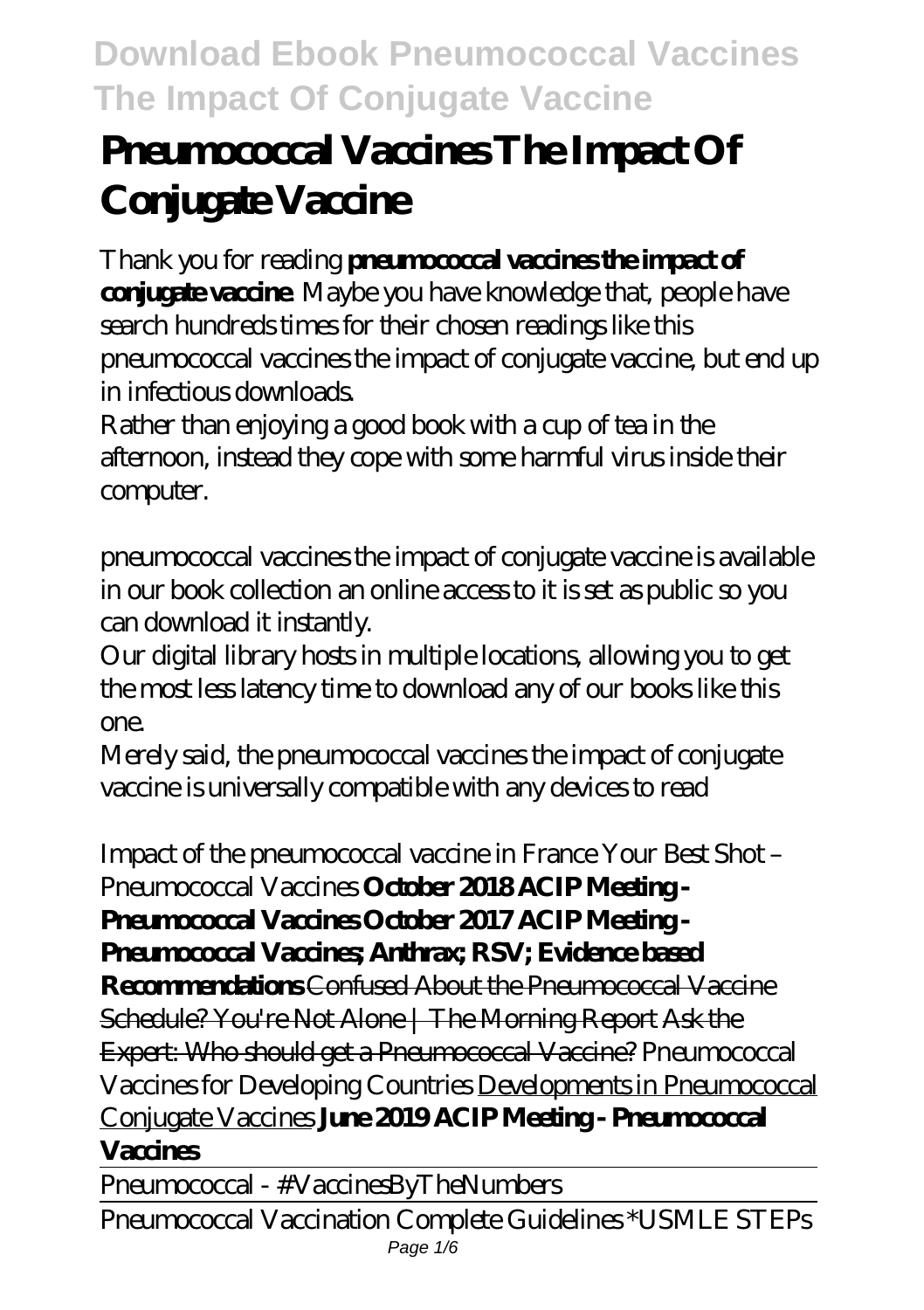1, 2 \u0026 3\*February 2019 ACIP Meeting - Agency updates ; Pneumococcal vaccines Pneumonia Vaccination Children: Adverse Reactions to Immunizations *Do I need a pneumonia vaccine?*

Pneumonia VaccineCOVID-19: The Pneumonia Vaccine \u0026 Coronavirus COVID-19 - Pneumonia Vaccine – Penn State

Health Coronavirus 11 *Pneumonia Vaccine: Clearing Up the Confusion - Gerald Brown, PA Healthbreak - Pneumonia Vaccines, Tara Burgon, CRNP*

Vaccinations and Immunizations for Older Adults

Pneumococcal Vaccination

NEW 2019 Pneumococcal Vaccine Recommendations! | 5 Minute Medicine

Health Min JP Nadda launches Pneumococcal Conjugate vaccine Co-contribution of rotavirus and pneumococcal vaccines in reduction of pediatric hospital burden *There's a new pneumonia vaccine for adults* **Pneumococcal Vaccines The Impact Of** Side effects of the pneumococcal vaccine. Like most vaccines, the childhood and adult versions of the pneumococcal vaccine can sometimes cause mild side effects. These include: a mild fever ; redness at the site of the injection ; hardness or swelling at the site of the injection

#### **Pneumococcal vaccine overview - NHS**

Add to Calendar 2020-04-28 13:00:00 2020-04-28 14:00:00 Understanding the impact of pneumococcal vaccines Pneumococcal infections are caused by the bacterium Streptococcus pneumoniae and is the leading cause of bacterial pneumonia, septicaemia (blood poisoning) and meningitis in young children. Pneumococcal pneumonia kills more children each year than any other disease.

### **Understanding the impact of pneumococcal vaccines | LSHTM**

The impact of direct vaccination of older adults in the US since 2014, though difficult to quantify, is currently being evaluated. As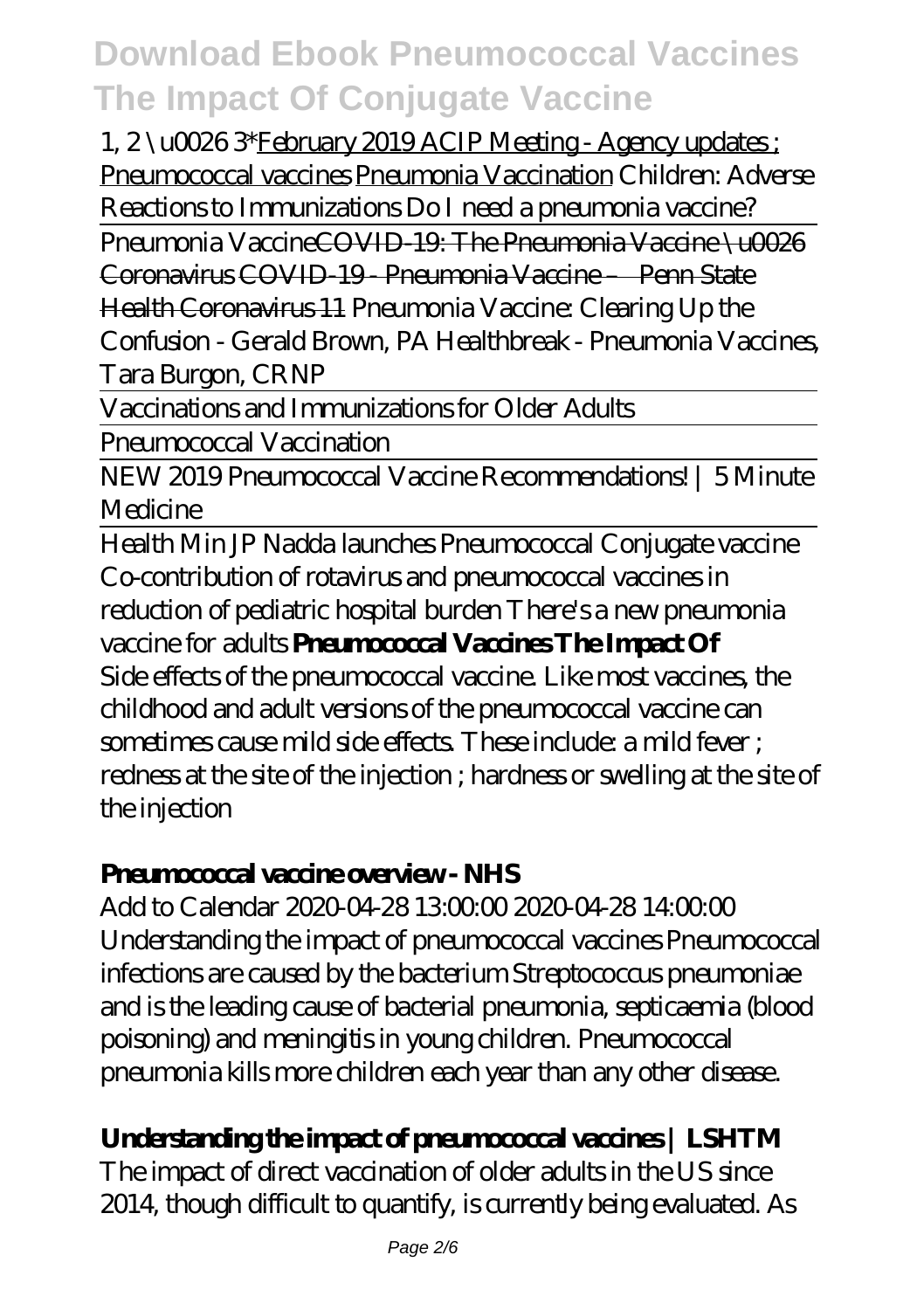pneumonia remains one of the leading causes of morbidity and mortality in the US, future evaluations of the direct and indirect effects of current and expanded valency PCVs in the US population are needed.

#### **Impact of pneumococcal conjugate vaccines on ...**

RTI uses cookies to offer you the best experience online. By and clicking "accept" on this website, you opt in and you agree to the use of cookies.

#### **Estimating the impact of pneumococcal conjugate vaccines ...**

Background: Pneumococcal conjugate vaccines (PCVs) have had a well-documented impact on the incidence of invasive pneumococcal disease (IPD). However, declines in IPD due to vaccine-targeted serotypes have been partially offset by increases in IPD due to nonvaccine serotypes (NVTs).

#### **Differences in the Impact of Pneumococcal Serotype ...**

Mild side effects of the pneumococcal conjugate vaccine (PCV), which is the version of the pneumococcal vaccine given to babies under the age of 2, include: a decreased appetite. a slightly raised temperature. irritability. redness and swelling at the site of the injection. feeling sleepy or not sleeping well.

#### **Pneumococcal vaccine side effects - NHS**

Mild side effects vary depending on which vaccine you receive. They'll usually go away within a few days. Possible side effects of the PCV13 vaccine include: redness, pain, or swelling at the site...

#### **Pneumonia Vaccine Side Effects: In Babies, Adults, and More**

There are two types of pneumococcal vaccine available in the UK: PCV13 (Prevenar13 ®) is a 13-valent pneumococcal conjugate vaccine mainly suitable for children aged less than 2 years as part of the Childhood Immunization Programme, or for children aged less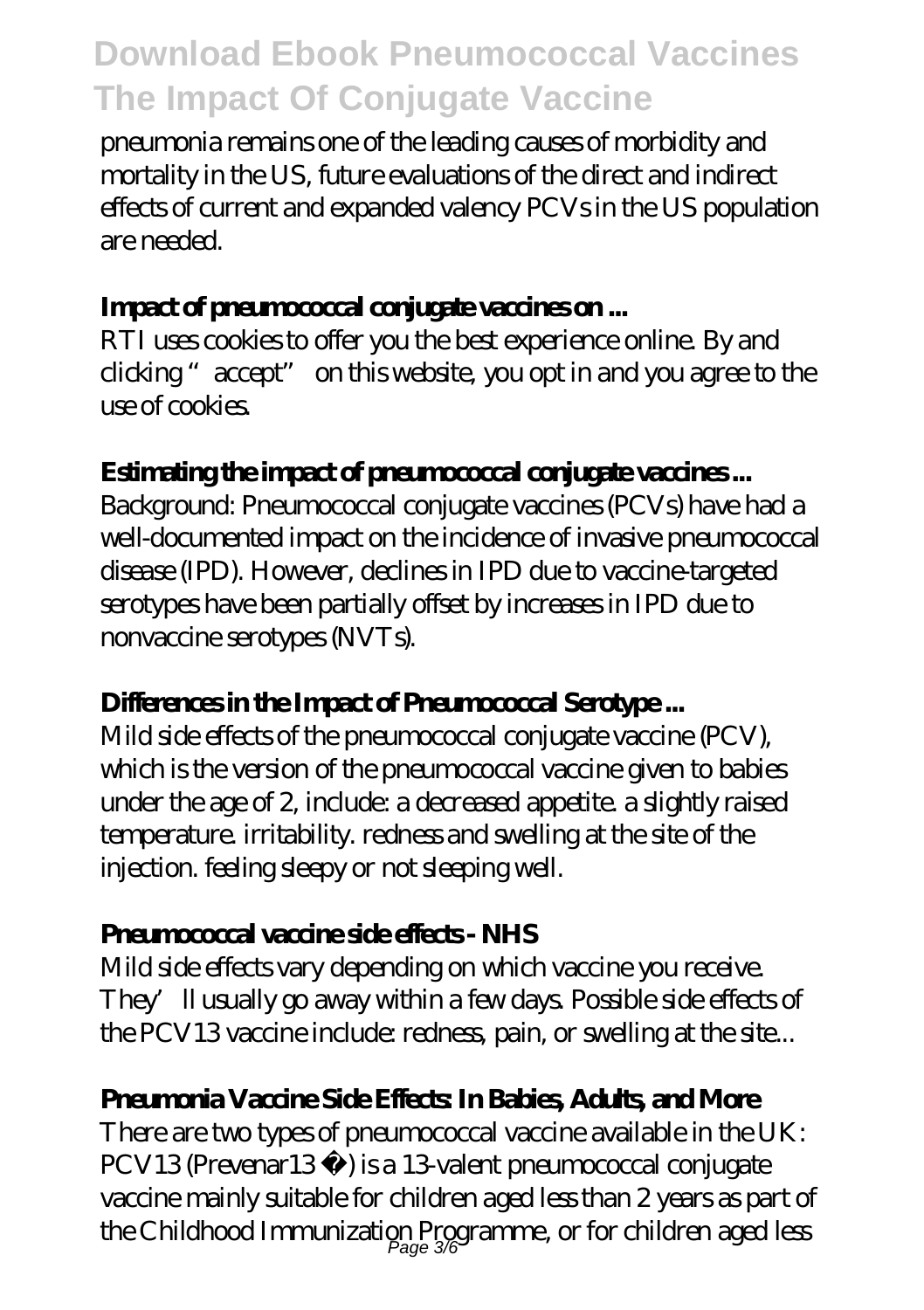than 5 years considered to be at high risk of infection.

#### **Immunizations - pneumococcal | Topics A to Z | CKS | NICE**

The Pneumococcal vaccine can protect agains pneumococcal disease, which is any type of infection caused by Streptococcus pneumoniae bacteria. There are two kinds of pneumococcal vaccines available in the US: Pneumococcal conjugate and Pneumococcal polysaccharide vaccines.

#### **Pneumococcal Vaccination | CDC**

The PPV vaccine is available on the NHS for children and adults aged from 2 to 64 years old who are at a higher risk of developing a pneumococcal infection than the general population. This is generally the same people who are eligible for annual flu vaccination.

#### Who should have the preumococal vaccine? - NHS

The vaccine helps protect against the 13 types of pneumococcal bacteria that most commonly cause serious infections in children and adults. It can also help prevent ear infections and pneumonia caused by those 13 types of pneumococcal bacteria. PPSV23 Pneumovax23®

#### **Pneumococal Vaccination | What You Should Know | CDC**

Background: Pneumococcal conjugated vaccines (PCVs) impact on complex otitis media (OM; including recurrent, nonresponsive, and chronic OM with effusion) was greater than that on simple, acute OM in previous studies.

#### **Impact of Widespread Introduction of Pneumococcal ...**

In 2003 the existing 23-valent pneumococcal vaccine (PPV23) programme for high risk groups was extended to include all ≥ 65 year olds in England and Wales, starting with ≥ 80 year olds and moving to 75-79 and 65-74 year olds by 2005. We conducted an Page 4/6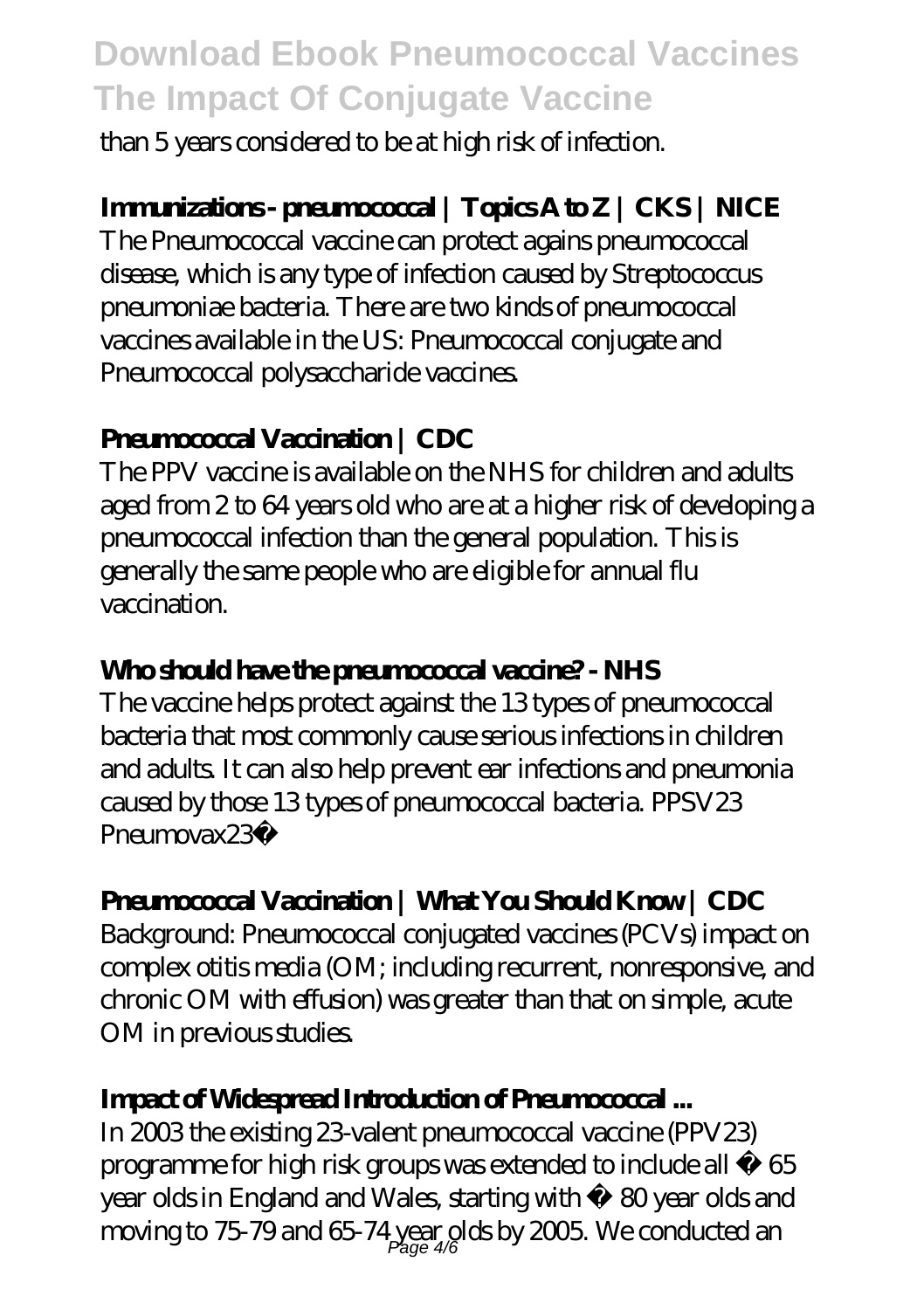ecological study to assess the impact of the exten …

#### **Impact and effectiveness of 23-valent pneumococcal ...**

Pneumovax 23 (pneumococcal vaccine) is an immunization used to prevent pneumonia. This pneumococcal vaccine contains chemicals (polysaccharides) extracted from 23 types of Streptococcus pneumonia bacteria. Common side effects of Pneumovax 23 include injection site reactions (pain, redness, soreness, tenderness), headache, muscle pain, and weakness. During pregnancy, Pneumovax 23 should be used only when clearly needed.

#### **Side Effects of Pneumovax 23 (pneumococcal vaccine ...**

Pneumococcal vaccines are very safe and effective at preventing pneumococcal disease. Vaccines, like any medicine, can have side effects. The most common side effects from pneumococcal vaccines are mild and last 1 or 2 days. Common Side Effects of Pneumococal Vaccine

#### **Safety Information for Pneumococcal Vaccines | CDC**

Pneumococcal vaccines are vaccines against the bacterium Streptococcus pneumoniae. Their use can prevent some cases of pneumonia, meningitis, and sepsis. There are two types of pneumococcal vaccines: conjugate vaccines and polysaccharide vaccines. They are given by injection either into a muscle or just under the skin.

#### **Pneumococcal vaccine - Wikipedia**

The latter could be accompanied by related complications, for example, orbital cellulitis and subperiosteal abscess. 1–4 Before the introduction of pneumococcal conjugate vaccines (PCVs), S. pneumoniae was the cause of  $\sim$  11% of all deaths in children 1- $\,$  59 months of age. 5 In the last 2 decades, PCVs were integrated worldwide into National Immunization Programs (NIPs) and were found to be effective, safe and immunogenic in infants.  $6\,$   $7\,$